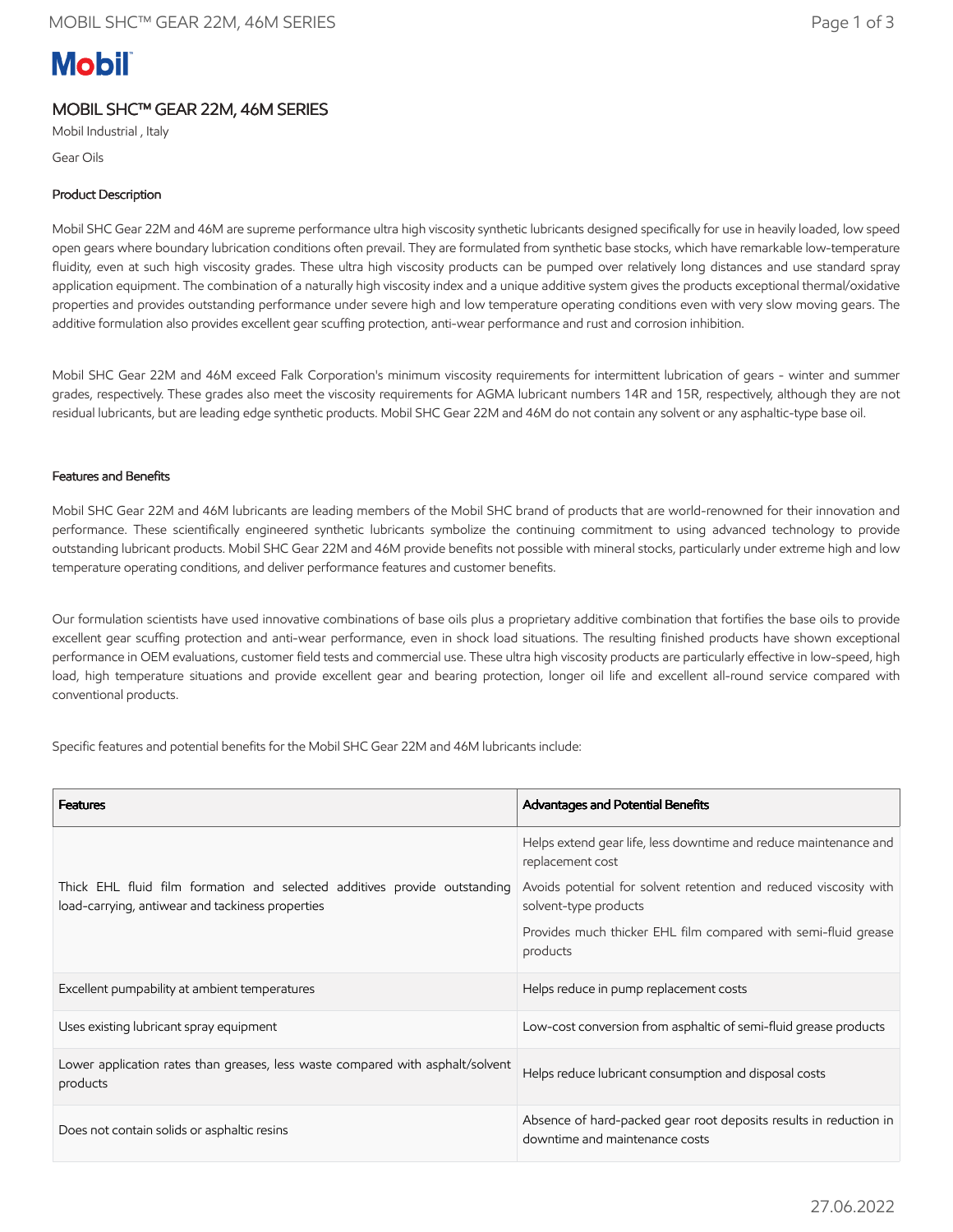## MOBIL SHC™ GEAR 22M, 46M SERIES Page 2 of 3

| <b>Features</b>       | Advantages and Potential Benefits                                             |
|-----------------------|-------------------------------------------------------------------------------|
| Light colored product | Helps avoid need for costly gear cleaning prior to inspection                 |
| Solvent-free          | Helps avoid potential safety issues related to volatile, low flash<br>solvent |

#### Applications

Application Considerations: Normally, conversion to Mobil SHC Gear 22M or 46M from asphaltic or grease products will be a simple process with no change in lubricant spray equipment. It is recommended that the gears be thoroughly cleaned to take advantage of the light color of these synthetic products. Consult your Mobil representative for further details on lubricant conversion.

Mobil SHC Gear 22M and 46M are designed specifically for use in heavily loaded, low speed open gearing which drive stationary rotating machinery. Product is typically applied by intermittent by spray nozzle systems. Specific applications include:

- Kilns and mills in metal mining, cement and limestone production and in sugar plants
- Slow speed, heavily loaded plain and rolling contact bearings

#### Properties and Specifications

| Property                                              | <b>22M</b> | 46M   |
|-------------------------------------------------------|------------|-------|
| Copper Strip Corrosion, 3 h, 100 C, Rating, ASTM D130 | 1B         | 1B    |
| Density @ 15.6 C, kg/l, ASTM D4052                    | 0.890      | 0.924 |
| Flash Point, Cleveland Open Cup, °C, ASTM D92         | 240        | 240   |
| Kinematic Viscosity @ 100 C, mm2/s, ASTM D445         | 700        | 1375  |
| Kinematic Viscosity @ 40 C, mm2/s, ASTM D445          | 22000      | 46000 |
| Pour Point, °C, ASTM D97                              | 6          | 15    |
| Viscosity Index, ASTM D2270                           | 180        | 180   |

#### Health and Safety

Health and Safety recommendations for this product can be found on the Material Safety Data Sheet (MSDS) @ [http://www.msds.exxonmobil.com/psims](http://www.msds.exxonmobil.com/psims/psims.aspx) /psims.aspx

All trademarks used herein are trademarks or registered trademarks of Exxon Mobil Corporation or one of its subsidiaries unless indicated otherwise.

10-2020

#### Esso Italiana s.r.l.

Via Castello della Magliana 25 00148, Roma, Italia

You can always contact our Technical Help Desk engineers on Mobil lubricants and services related questions:<https://www.mobil.it/it-it/contact-us>

800.011723

#### [http://www.exxonmobil.com](http://www.exxonmobil.com/)

Typical Properties are typical of those obtained with normal production tolerance and do not constitute a specification. Variations that do not affect product performance are to be expected during normal manufacture and at different blending locations. The information contained herein is subject to